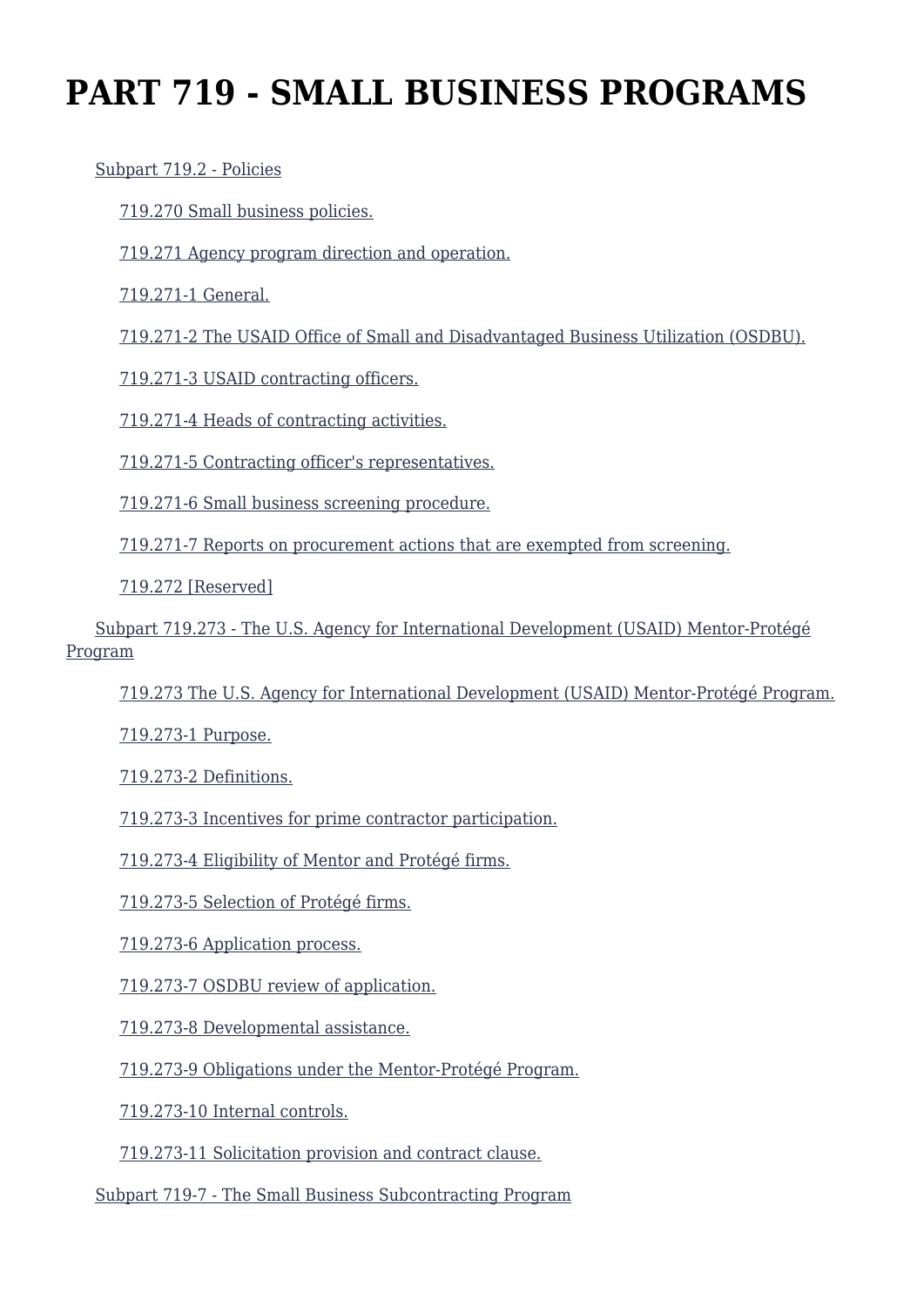## **Subpart 719.2 - Policies**

## **719.270 Small business policies.**

(a) In keeping with section 602 of the Foreign Assistance Act of 1961 (22 U.S.C. 2352), as amended, USAID shall, insofar as practicable and to the maximum extent consistent with the accomplishment of the purposes of said Act, assist U.S. small businesses to participate equitably in the furnishing of supplies and services for Foreign Assistance activities.

(b) It is the policy of USAID to:

(1) Fully endorse and carry out the Government's small business program for placing a fair proportion of its purchases and contracts for supplies, construction (including maintenance and repair), research and development, and services (including personal, professional, and technical services) with small business, including minority small business concerns; and

(2) Increase their participation in USAID procurement.

(c) In furtherance of this policy:

(1) Contracting officer's representatives shall make positive efforts (see [719.271-5](https://origin-www.acquisition.gov/%5Brp:link:aidar-part-719%5D#Section_719_271_5_T48_501416117)) to identify potentially qualified small and minority business firms during precontract development of activities and shall, with the responsible contracting officers, assure that such firms are given full opportunity to participate equitably;

(2) Small business set-asides shall be made for all contracts to be executed in USAID/Washington which qualify for small business set-aside action under part 19 of the (48 CFR) FAR; and

(3) Consideration shall be given in appropriate cases to the award of the contract to the Small Business Administration for subcontracting to small business firms pursuant to section 8(a) of the Small Business Act (15 U.S.C. 637(a)).

(d) This program shall be implemented by all USAID/Washington contracting activities in order to attain these policy objectives. In accordance with [719.271](https://origin-www.acquisition.gov/%5Brp:link:aidar-part-719%5D#Section_719_271_T48_501416112), all USAID/Washington directprocurement requirements which exceed the simplified acquisition threshold shall be screened for small business opportunities by the Office of Small and Disadvantaged Business Utilization (OSDBU) except those exempted by [719.271-6](https://origin-www.acquisition.gov/%5Brp:link:aidar-part-719%5D#Section_719_271_6_T48_501416118)(a).

(e) Where practicable and desirable, small business and minority business enterprise award goals will be established for the respective USAID/Washington procuring activities to provide incentive for contracting personnel to increase awards to small firms. The goals will be set by OSDBU after consultation with the respective head of the contracting activity (see 702-170).

(f) In the event of a disagreement between OSDBU and the contracting officer concerning:

(1) A recommended set-aside, or (2) a request for modification or withdrawal of a class or individual set-aside, complete documentation of the case including the reasons for disagreement shall be transmitted within five working days to the head of the contracting activity (see  $719.271-6(e)$  $719.271-6(e)$ ) for a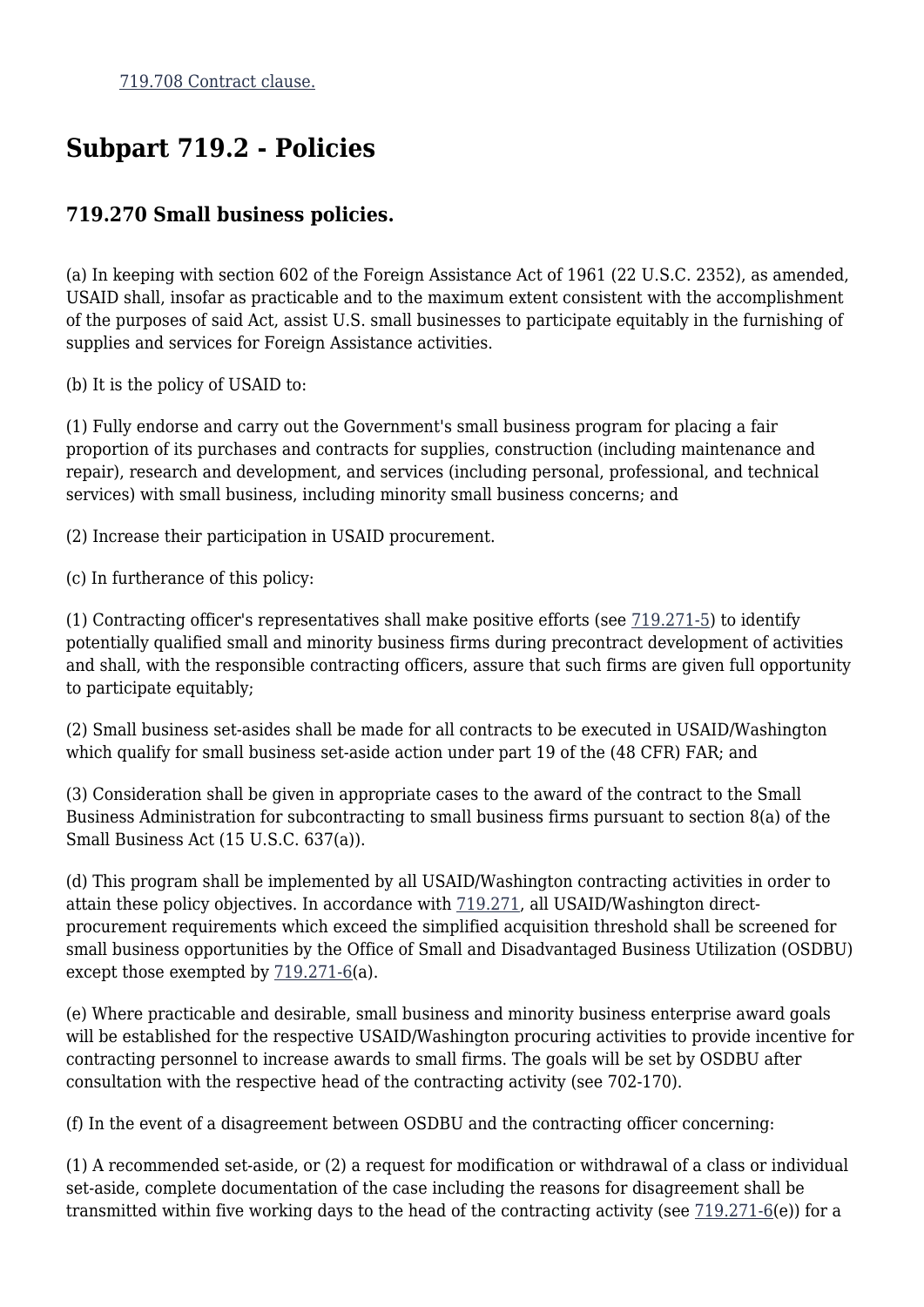decision. Procurement action shall be suspended pending a decision.

(g) The above suspension shall not apply where the contracting officer:

(1) Certifies in writing, with supporting information, that in order to protect the public interest award must be made without delay;

(2) Promptly provides a copy of said certification to OSDBU; and

(3) Includes a copy of the certification in the contract file.

(h) OSDBU shall be the Small Business Advisor and Minority Business Procurement Policy Manager for all USAID/Washington procuring activities.

(i) The details on the Agency's direction and operation of the small business program are set forth in [719.271](https://origin-www.acquisition.gov/%5Brp:link:aidar-part-719%5D#Section_719_271_T48_501416112).

(j) No decision rendered, or action taken, under the coverage set forth in [719.271](https://origin-www.acquisition.gov/%5Brp:link:aidar-part-719%5D#Section_719_271_T48_501416112) shall preclude the Small Business Administration from appealing directly to the USAID Administrator as provided for in part 19 of the FAR.

## **719.271 Agency program direction and operation.**

## **719.271-1 General.**

The purpose of this section is to prescribe responsibilities and procedures for carrying out the small business program policy set forth in 219.270, and in part 19 of the (48 CFR) FAR. Small business concerns are defined in (48 CFR) FAR subpart 19.1; in addition, small business concerns are concerns organized for profit. Nonprofit organizations are not considered small business concerns. Small disadvantaged business enterprises are defined in (48 CFR) FAR subpart 19.1. Small disadvantaged business enterprises are included in the term "small business" when used in this subpart; specific reference to disadvantaged business enterprises is for added emphasis.

## **719.271-2 The USAID Office of Small and Disadvantaged Business Utilization (OSDBU).**

(a) OSDBU is responsible for administering, implementing, and coordinating the Agency's small business (including minority business enterprises) program.

(b) OSDBU, headed by the Director, OSDBU, who also serves as the Minority Business Procurement Manager, shall be specifically responsible for:

(1) Developing policies, plans, and procedures for a coordinated Agency-wide small business and minority business enterprise procurement program;

(2) Advising and consulting regularly with USAID/Washington procuring activities on all phases of their small business program, including, where practicable and desirable, the establishment of small business and minority business enterprise award goals;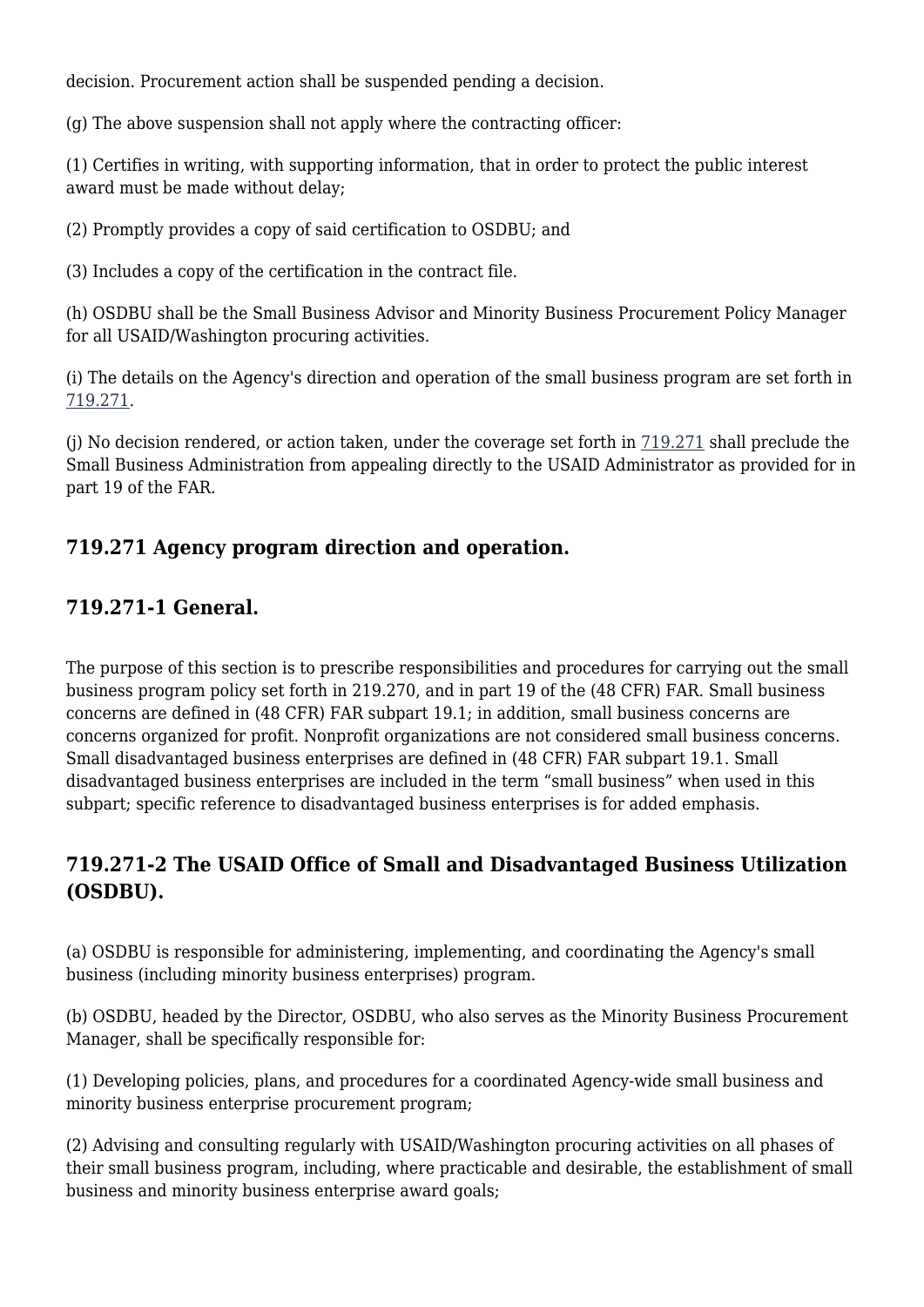(3) Collaborating with officials of the Small Business Administration (SBA), other Government Agencies, and private organizations on matters affecting the Agency's small business program;

(4) [Reserved]

(5) Cooperating with contracting officers in administering the performance of contractors subject to the Small Business and Minority Business Enterprises Subcontracting Program clauses;

(6) Developing a plan of operation designed to increase the share of contracts awarded to small business concerns, including small minority business enterprises;

(7) Establishing small business class set-aside for types and classes of items of services where appropriate;

(8) Reviewing each procurement requisition to make certain individual or class set-asides are initiated on all suitable USAID/Washington proposed contract actions in excess of the simplified acquisition threshold which are subject to screening (see [719.271-6\)](https://origin-www.acquisition.gov/%5Brp:link:aidar-part-719%5D#Section_719_271_6_T48_501416118);

(9) Maintaining a program designed to:

(i) Locate capable small business sources for current and future procurements through GSA and other methods;

(ii) Utilize every source available to determine if an item is obtainable from small business; and

(iii) Develop adequate small business competition on all appropriate procurements;

(10) Taking action to assure that unnecessary qualifications, restrictive specifications, or other features (such as inadequate procurement lead time) of the programming or procurement process, which may prevent small business participation in the competitive process, are modified to permit such participation where an adequate product or service can be obtained;

(11) Recommending that portions of large planned procurements or suitable components of end items or services be purchased separately so small firms may compete;

(12) On proposed non-competitive procurements, recommending to the contracting officer that the procurement be made competitive when, in the opinion of OSDBU, there are small business or minority business enterprises believed competent to furnish the required goods or services, and supplying the contracting officer a list of such firms;

(13) Assisting small business concerns with individual problems;

(14) Promoting increased awareness by the technical staff of the availability of small business firms;

(15) Making available to GSA copies of solicitations when so requested;

(16) Counseling non-responsive or non-responsible small business bidders/offerors to help them participate more effectively in future solicitations; and

(17) Examining bidders lists to make certain small business firms are appropriately identified and adequately represented for both negotiated and advertised procurements.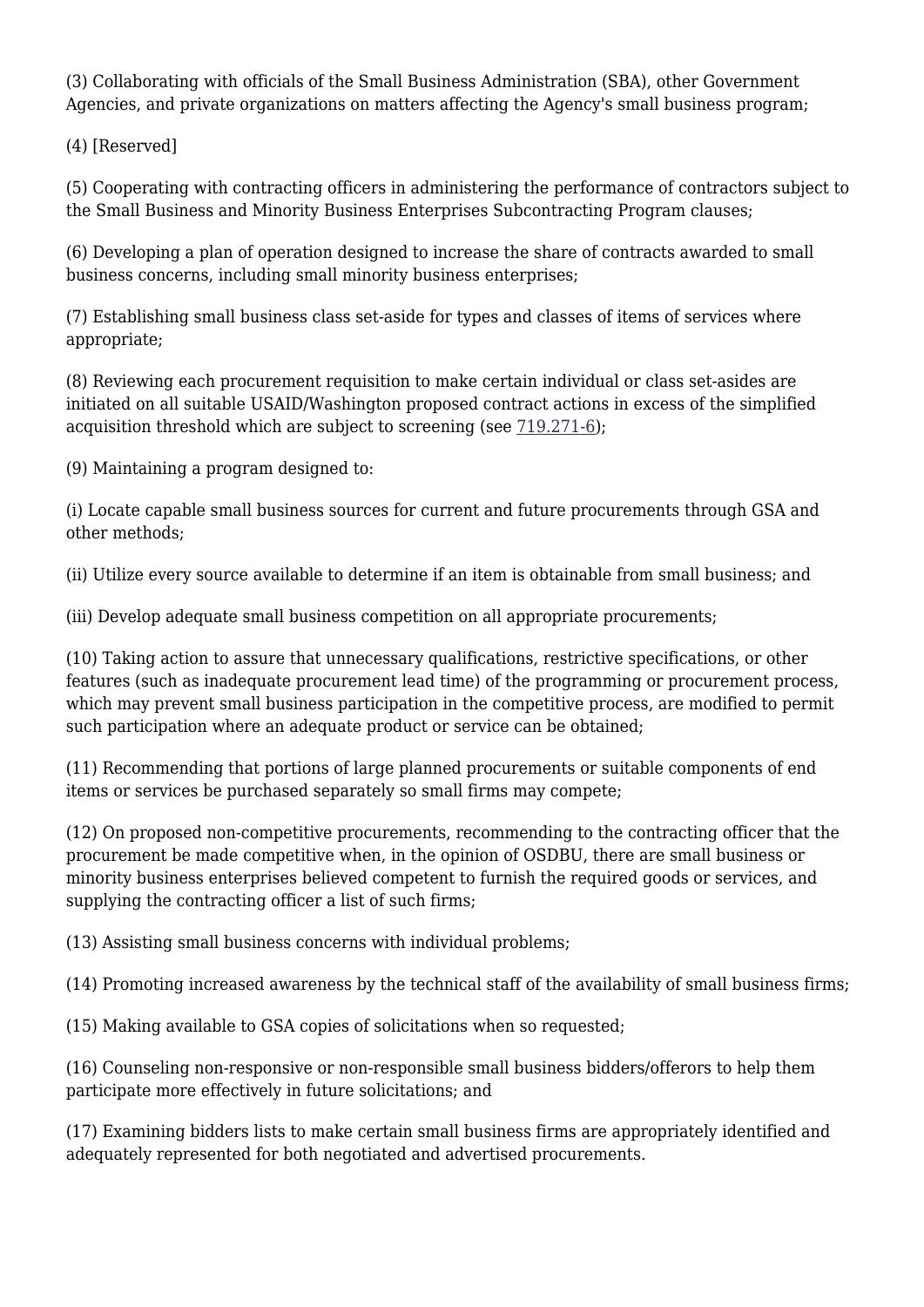## **719.271-3 USAID contracting officers.**

With respect to procurement activities within their jurisdiction, contracting officers are responsible for:

(a) Being thoroughly familiar with part 19 of the (48 CFR) FAR and this section dealing with the small business program;

(b) Screening abstracts of bids and other award data to determine set-aside potential for future procurements;

(c) Assuring that small business concerns and minority business enterprises are appropriately identified on source lists and abstracts of bids or proposals by an "S" and "M", respectively, or other appropriate symbol;

(d) Reviewing types and classes of items and services to determine where small business set-asides can be applied;

(e) Recommending that portions of large planned procurements of suitable components of end items or services be purchased separately so small firms may compete;

(f) Making a unilateral determination for total or partial small business set-asides in accordance with subpart 19.5 of the Federal Acquisition Regulations;

(g) Submitting proposed procurement actions for USAID/Washington contracts to OSDBU for screening (see [719.271-6](https://origin-www.acquisition.gov/%5Brp:link:aidar-part-719%5D#Section_719_271_6_T48_501416118));

(h) Taking action to assure that unnecessary qualifications, restrictive specifications or other features (such as inadequate procurement lead time) of the programming or procurement process which may prevent small business participation in the competitive process are modified to permit such participation where an adequate product or service can be obtained;

(i) Prior to rendering a final decision on a proposed non-competitive procurement action, and as part of his/her findings and determinations, the contracting officer shall consider the recommendations, if any, of SDB together with the latter's list of additional sources;

(j) As appropriate, referring small business concerns, including small minority business enterprises, to OSDBU for information and advice;

(k) Promoting increased awareness by the technical staff of the availability of small business concerns;

(l) Making available to OSDBU copies of solicitations when requested;

(m) Assisting OSDBU in counseling non-responsive or non-responsible small business bidders/offerors to help them to participate more effectively in future solicitations; and

(n) Including the Small Business and Minority Business Enterprises Subcontracting Program clauses in all contracts where required by part 19 of the (48 CFR) FAR.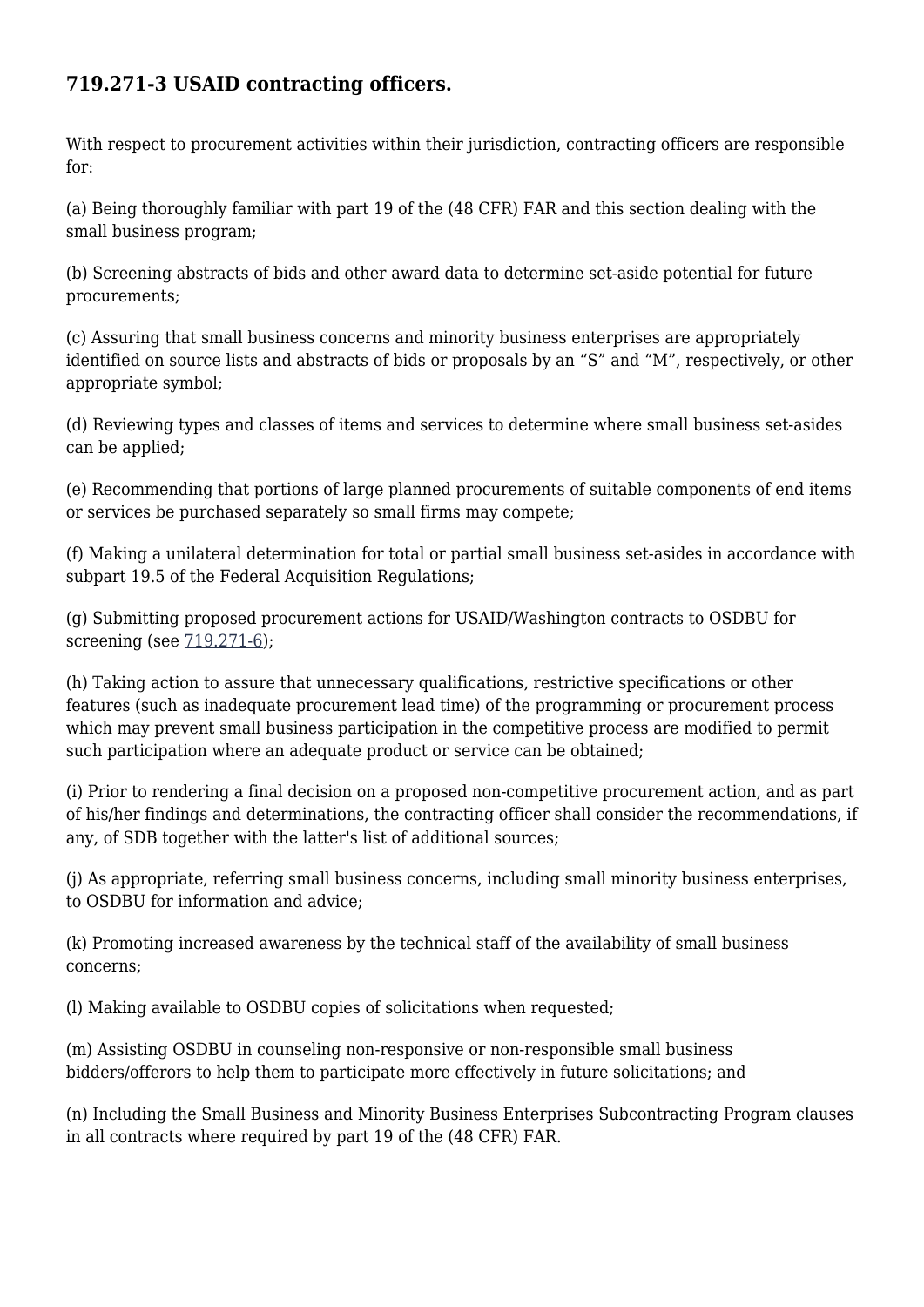## **719.271-4 Heads of contracting activities.**

In order for the Agency small business program to be effective, the active support of top management is required. The heads of the contracting activities shall be responsible for:

(a) Rendering decisions in cases resulting from non-acceptances by their contracting officers of setaside recommendations made by OSDBU;

(b) Consulting with OSDBU in establishing small business and minority business enterprise award goals, where practicable and desirable; and

(c) Advising contracting officer's representatives of their responsibilities as set forth in [719.271-5](https://origin-www.acquisition.gov/%5Brp:link:aidar-part-719%5D#Section_719_271_5_T48_501416117).

## **719.271-5 Contracting officer's representatives.**

Since the procurement process starts with the establishment of a requirement, the actions of the Contracting officer's representatives can affect the opportunity of small business to participate equitably; therefore, each contracting officer's representative shall, during the formulation of activities which will require contractual implementation:

(a) Consult with OSDBU on the availability and capabilities of small business firms to permit making a tentative set-aside determination where appropriate; and

(b) Provide sufficient procurement lead time in the activity implementation schedule to allow potential small business participation.

## **719.271-6 Small business screening procedure.**

(a) *General.* All USAID/Washington proposed contract actions in excess of the simplified acquisition threshold shall be screened by OSDBU, with the exception of:

(1) Class set-asides and those unilaterally set-aside by contracting officers (719.271-3(f));

(2) Those where the contracting officer certifies in writing that the public exigency will not permit the delay incident to screening (719.271-7(b));

(3) "Institution building" contracts (contracts for development of a counterpart capability in the host country) with educational or nonprofit institutions; or collaborative assistance contracts pursuant to (48 CFR) AIDAR [715.370-2](https://origin-www.acquisition.gov/%5Brp:link:aidar-part-715%5D#Section_715_370_2_T48_501313116).

(4) Those involving the payment of tuition and fees for participant training at academic institutions; and

(5) Personal services contract requirements (see [719.270](https://origin-www.acquisition.gov/%5Brp:link:aidar-part-719%5D#Section_719_270_T48_501416111)).

(b) *Preparation of Form USAID 1410-14 (the Small Business/Minority Business Enterprise Procurement Review Form).*

(1) The contracting officer shall prepare the subject form in an original and 3 copies and forward the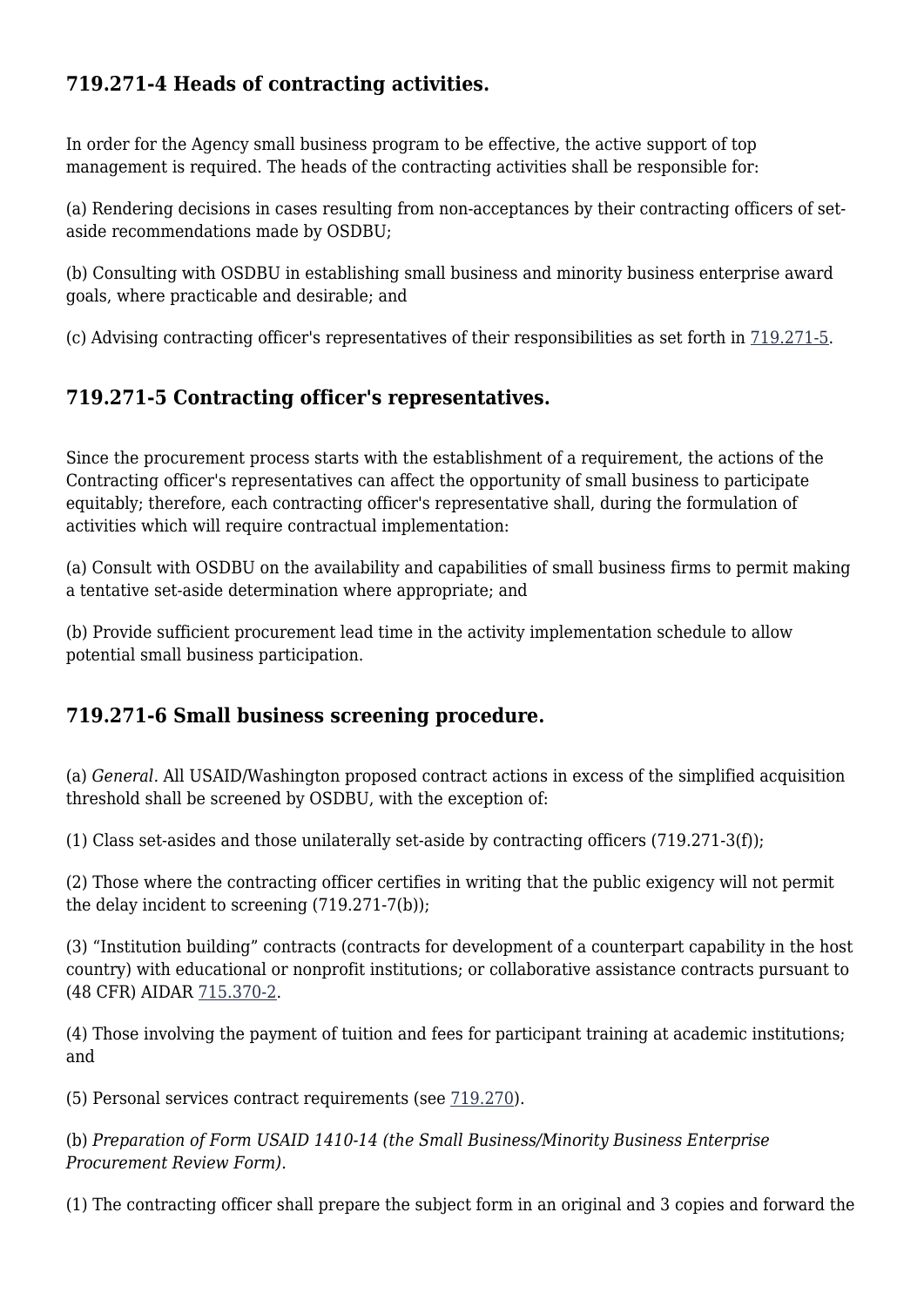original and 2 copies to OSDBU within one working day of receipt by the contracting activity of a procurement requisition.

(2) The contracting officer will attach to his/her transmittal a complete copy of the procurement request and a copy of the recommended source list as furnished by the technical office and supplemented by him/her.

(3) The contracting officer shall complete blocks 2, 3, 4, 5, 9, and 10 (when appropriate) prior to submittal to OSDBU.

(c) *Screening of Form USAID 1410-14 by OSDBU.*

(1) OSDBU will screen the contracting officer's recommendations on set-aside potential, small business subcontracting opportunities, and section 8(a) subcontracting, and furnish him/her with either a written concurrence in his/her recommendations or written counter-recommendations on the original and duplicate copy within five working days from receipt of the form from the contracting officer.

(2) OSDBU will complete Blocks 1, 6, 7, 8, 11, and 12 (when appropriate) prior to returning the screened form to the contracting officer.

(d) *Concurrence or rejection procedure.*

(1) The contracting officer shall complete Block 13 upon receipt of the original and duplicate copy of the screened form from OSDBU.

(2) If the contracting officer rejects the OSDBU counter-recommendation, he/she shall return the original and duplicate forms with his/her written reasons for rejection to OSDBU within two working days.

(3) Upon receipt of the contracting officer's rejection, OSDBU may:

(i) accept, or (ii) appeal, the rejection. In the case of acceptance of the contracting officer's rejection, OSDBU shall annotate Block 14 when it renders a decision and return the original form to the contracting officer within two working days.

(e) *Appeal procedure.*

(1) When informal efforts fail to resolve the set-aside disagreement between the contracting officer and OSDBU, the latter official may appeal the contracting officer's decision to the head of the contracting activity. Such an appeal will be made within five working days after receipt of the contracting officer's rejection.

(2) In the case of an appeal, OSDBU will send the original and duplicate form, with the appeal noted in Block 14, directly to the head of the contracting activity with its written reasons for appealing. The contracting officer will be notified of OSDBU's appeal by means of a copy of the written reasons for appealing.

(3) The head of the contracting activity shall render a decision on the appeal (complete Block 15) within three working days after receipt of same and return the original to OSDBU and the duplicate to the contracting officer.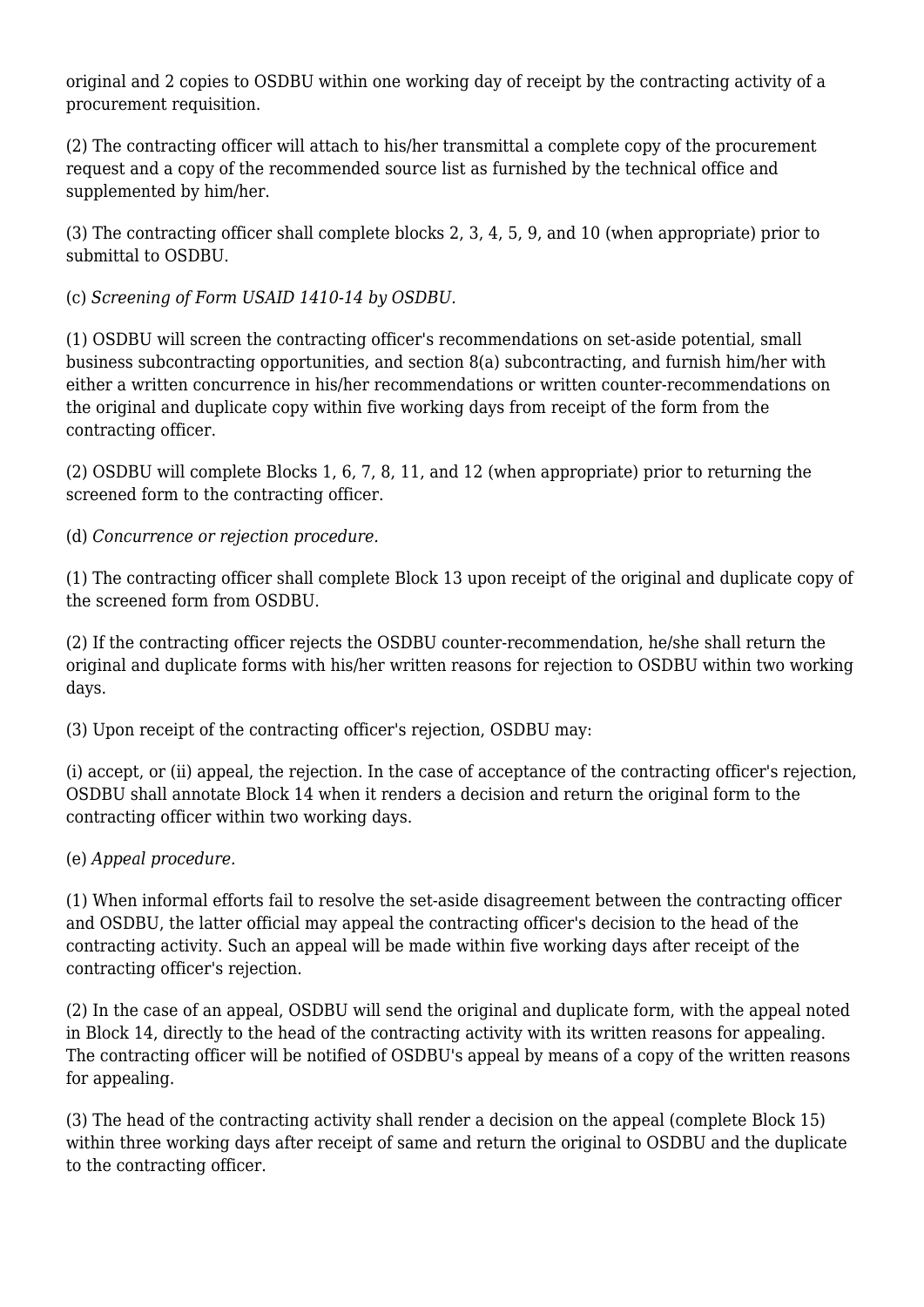### **719.271-7 Reports on procurement actions that are exempted from screening.**

(a) *Unilateral and class set-asides.* The contracting officer shall prepare Form USAID 1410-14 as stated in [719.271-6,](https://origin-www.acquisition.gov/%5Brp:link:aidar-part-719%5D#Section_719_271_6_T48_501416118) but forward only the duplicate copy with the documentation required by Block 5 of the form to OSDBU. The original will be filed in the contract file.

(1) If, upon review of the material submitted under [719.271-7\(](https://origin-www.acquisition.gov/%5Brp:link:aidar-part-719%5D#Section_719_271_7_T48_501416119)a) above, OSDBU concludes that it would be practicable to accomplish all or a portion of the procurement involved under section 8(a) subcontracting, it shall so advise the contracting officer in writing within five days after receipt of such material.

(2) Such advice shall be considered a counter-recommendation and shall be processed in accordance with [719.271-6](https://origin-www.acquisition.gov/%5Brp:link:aidar-part-719%5D#Section_719_271_6_T48_501416118) (d) and (e).

(b) *Public exigency exemption.* The contracting officer shall prepare Form USAID 1410-14 as stated in [719.271-6,](https://origin-www.acquisition.gov/%5Brp:link:aidar-part-719%5D#Section_719_271_6_T48_501416118) but forward only the duplicate copy with the documentation required by Block 5 of the form to OSDBU. In addition to the documentation called for in [719.271-6,](https://origin-www.acquisition.gov/%5Brp:link:aidar-part-719%5D#Section_719_271_6_T48_501416118) the contracting officer shall furnish a copy of his/her written determination exempting the procurement from screening. The determination shall cite the pertinent facts which led to his/her decision. This exemption is not intended to be used as substitute for good procurement planning and lead-time; OSDBU will report abuses of this exemption to the head of the contracting activity for appropriate action in accordance with [719.271-4](https://origin-www.acquisition.gov/%5Brp:link:aidar-part-719%5D#Section_719_271_4_T48_501416116)(c).

(c) *Institution building contract (IBC) exemption.* The contracting officer shall prepare Form USAID 1410-14 as stated in [719.271-6](https://origin-www.acquisition.gov/%5Brp:link:aidar-part-719%5D#Section_719_271_6_T48_501416118), but forward only the duplicate copy with the documentation required by Block 5 of the form to OSDBU.

(d) *Personal services contract exemption.* Preparation of Form USAID 1410-14 is not required for personal services contracts.

## **719.272 [Reserved]**

## **Subpart 719.273 - The U.S. Agency for International Development (USAID) Mentor-Protégé Program**

Source: 72 FR 32543, June 13, 2007, unless otherwise noted.

## **719.273 The U.S. Agency for International Development (USAID) Mentor-Protégé Program.**

#### **719.273-1 Purpose.**

The USAID Mentor-Protégé Program is designed to assist small business, including veteran-owned small business, service-disabled veteran-owned small business, HUBZone, small socially and economically disadvantaged business, and women-owned small business in enhancing their capabilities to perform contracts and sub-contracts for USAID and other Federal agencies. The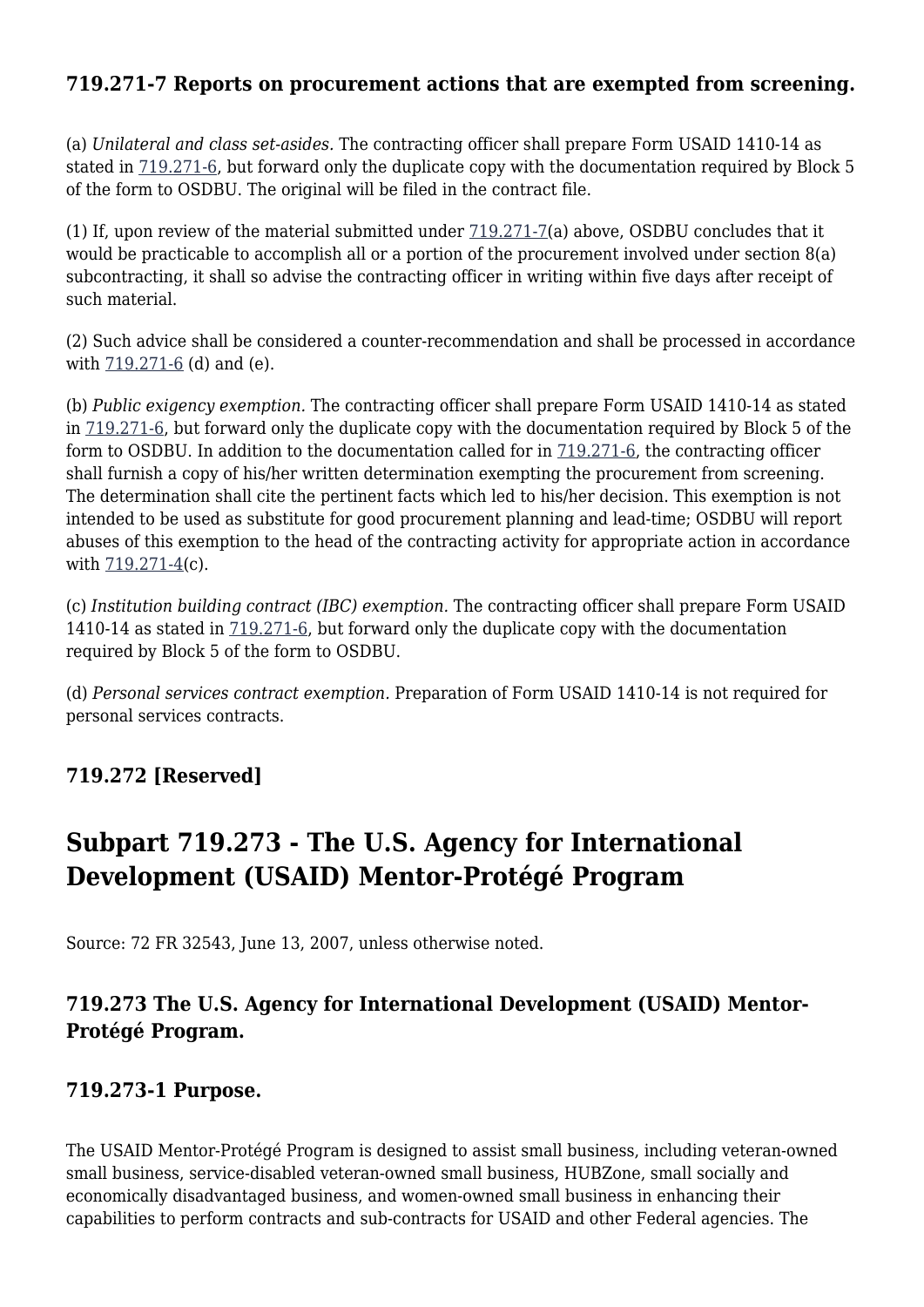Mentor-Protégé Program is also designed to improve the performance of USAID contractors and subcontractors by providing developmental assistance to Protégé entities, fostering the establishment of long-term business relationships between small business and prime contractors, and increasing the overall number of small business that receive USAID contract and subcontract awards. A firm's status as a Protégé under a USAID contract shall not have an effect on the firm's eligibility to seek other prime contracts or subcontracts.

## **719.273-2 Definitions.**

Throughout, the term "small business" includes all categories of small firms as defined by the Small Business Administration (SBA) on whose behalf the Office of Small and Disadvantaged Business Utilization (OSDBU) is chartered to advocate, including small business, small disadvantaged business, women-owned small business, veteran-owned and service-disabled veteran-owned small business and small business located in HUBZones, as those terms are defined in 13 CFR part 124. The determination of affiliation is a function of the SBA.

(a) A "Mentor" is a prime contractor that elects to promote and develop small business subcontractors by providing developmental assistance designed to enhance the business success of the Protégé.

(b) "Program" refers to the USAID Mentor-Protégé Program as described in this Chapter.

(c) "Protégé" means a small business, small disadvantaged business, women-owned small business, HUBZone small business, veteran-owned small business or service-disabled veteran owned small business that is the recipient of developmental assistance pursuant to a Mentor-Protégé Agreement.

## **719.273-3 Incentives for prime contractor participation.**

(a) Under the Small Business Act, 15 U.S.C. 637(d)(4)(E), USAID is authorized to provide appropriate incentives to encourage subcontracting opportunities for small business consistent with the efficient and economical performance of the contract. This authority is limited to negotiated procurements. (48 CFR) FAR 19.202-1 provides additional guidance.

(b) Costs incurred by a Mentor to provide developmental assistance, as described in [719.273-8](https://origin-www.acquisition.gov/%5Brp:link:aidar-part-719%5D#Section_719_273_8_T48_501416219) to fulfill the terms of their agreement(s) with a Protégé firm(s), are not reimbursable as a direct cost under a USAID contract. If USAID is the mentor's responsible audit agency under (48 CFR) FAR 42.703-1, USAID will consider these costs in determining indirect cost rates. If USAID is not the responsible audit agency, mentors are encouraged to enter into an advance agreement with their responsible audit agency on the treatment of such costs when determining indirect cost rates.

(c) In addition to subparagraph (b) above, contracting officers may give Mentors evaluation credit under (48 CFR) FAR 15.101-1 considerations for subcontracts awarded pursuant to their Mentor-Protégé Agreements and their subcontracting plans. Therefore:

(1) Contracting officers may evaluate subcontracting plans containing Mentor-Protégé arrangements more favorably than subcontracting plans without Mentor-Protégé Agreements.

(2) Contracting officers may assess the prime contractor's compliance with the subcontracting plans submitted in previous contracts as a factor in evaluating past performance under (48 CFR) FAR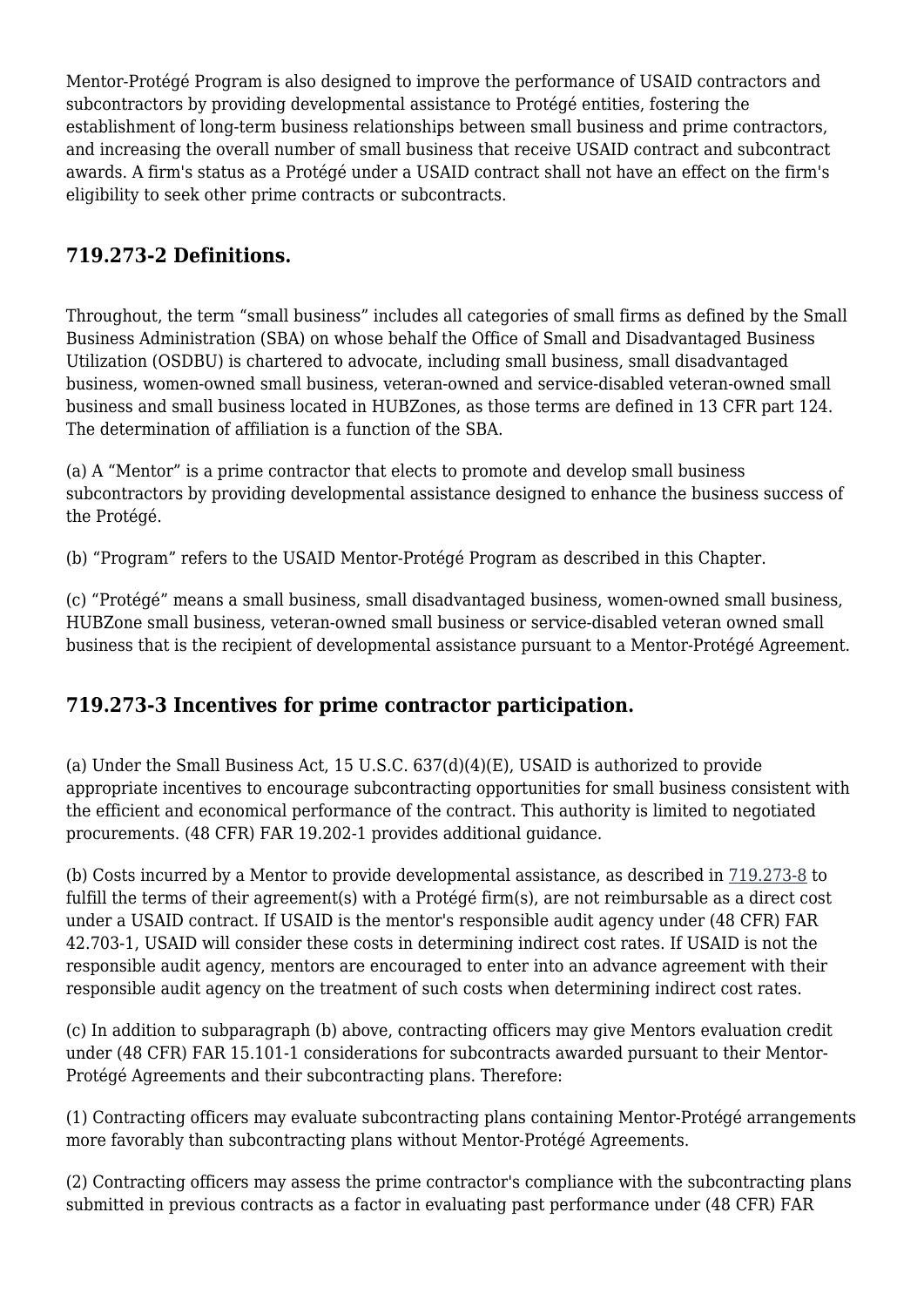15.305(a)(2)(v) and determining contractor responsibility (48 CFR) 19.705-5(a)(1).

(d) OSDBU Mentoring Award. A non-monetary award will be presented annually to the Mentoring firm providing the most effective developmental support of a Protégé. The Mentor-Protégé Program Manager will recommend an award winner to the Director of the Office of Small and Disadvantaged Business Utilization (OSDBU).

(e) OSDBU Mentor-Protégé Annual Conference. At the conclusion of each year in the Mentor-Protégé Program, Mentor firms will be invited to brief contracting officers, program leaders, office directors and other guests on Program progress.

## **719.273-4 Eligibility of Mentor and Protégé firms.**

Eligible business entities approved as Mentors may enter into agreements (hereafter referred to as "Mentor-Protégé Agreement" or "Agreement" and explained in section [719.273-6\)](https://origin-www.acquisition.gov/%5Brp:link:aidar-part-719%5D#Section_719_273_6_T48_501416217) with eligible Protégés. Mentors provide appropriate developmental assistance to enhance the capabilities of Protégés to perform as contractors and/or subcontractors. Eligible small business entities capable of providing developmental assistance may be approved as Mentors. Protégés may participate in the Program in pursuit of a prime contract or as subcontractors under the Mentor's prime contract with the USAID, but are not required to be a subcontractor to a USAID prime contractor or be a USAID prime contractor. Notwithstanding eligibility requirements in this section, USAID reserves the right to limit the number of participants in the Program in order to insure its effective management of the Mentor-Protégé Program.

- (a) *Eligibility.* A Mentor:
- (1) May be either a large or small business entity;
- (2) Must be eligible for award of Government contracts;

(3) Must be able to provide developmental assistance that will enhance the ability of Protégés to perform as prime contractors or subcontractors; and

(4) Will be encouraged to enter into arrangements with entities with which it has established business relationships.

(b) *Eligibility.* A Protégé:

(1) Must be a small business, veteran-owned small business, service-disabled veteran-owned small business, HUBZone, small socially and economically disadvantaged business, and women-owned small business);

(2) Must meet the size standard corresponding to the NAICS code that the Mentor prime contractor believes best describes the product or service being acquired by the subcontract; and

(3) Eligible for award of Government contracts.

(c) Protégés may have multiple Mentors. Protégés participating in Mentor-Protégé programs in addition to USAID's Program should maintain a system for preparing separate reports of Mentoring activity so that results of the USAID Program can be reported separately from any other agency program.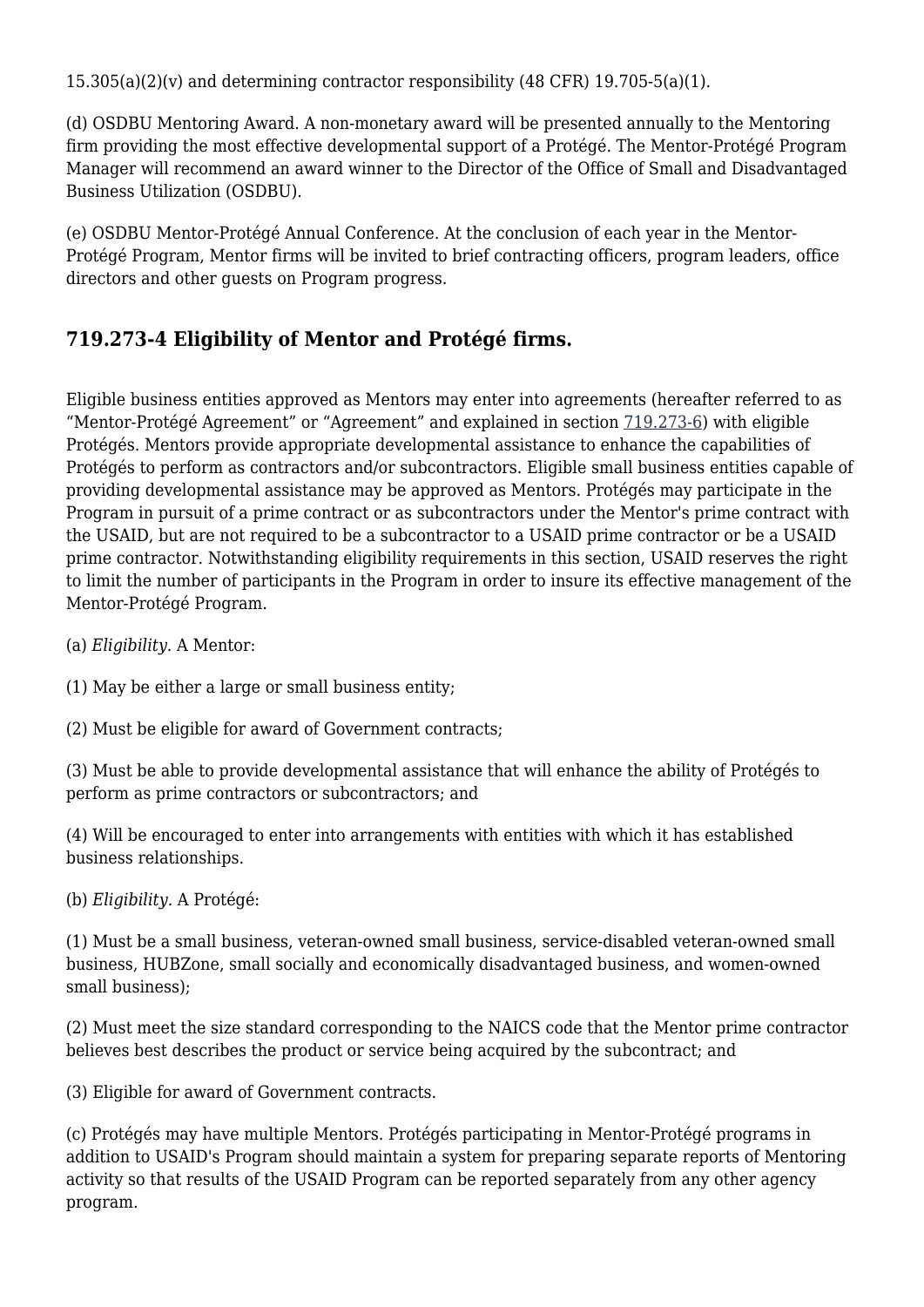(d) A Protégé firm shall self-certify to a Mentor firm that it meets the requirements set forth in paragraph (b) of this section and possess related certifications granted by the Small Business Administration (e.g., HUBZone, 8(a), etc.). Mentors may rely in good faith on written representations by potential Protégés that they meet the specified eligibility requirements. HUBZone and small disadvantaged business status eligibility and documentation requirements are determined according to 13 CFR part 124.

## **719.273-5 Selection of Protégé firms.**

(a) Mentor firms will be solely responsible for selecting Protégé firms. Mentors are encouraged to select from a broad base of small business including small disadvantaged business, women-owned small business, veteran-owned small business, service-disabled veteran-owned small business, and HUBZone firms whose core competencies support USAID's mission.

(b) Mentors may have multiple Protégés. However, to preserve the integrity of the Program and assure the quality of developmental assistance provided to Protégés, USAID reserves the right to limit the total number of Protégés participating under each Mentor firm for the Mentor-Protégé Program.

(c) The selection of Protégé firms by Mentor firms may not be protested, except that any protest regarding the size or eligibility status of an entity selected by a Mentor shall be handled in accordance with the Federal Acquisition Regulation (FAR) and the Small Business Administration regulations.

## **719.273-6 Application process.**

Entities interested in becoming a Mentor firm must apply in writing to the USAID Office of Small and Disadvantaged Business Utilization (OSDBU) by submitting form AID 321-1 (OMB Control number 0412-0574 approved on 5/22/2007). The application shall contain the Mentor-Protégé Agreement and shall be evaluated for approval. Evaluations will consider the nature and extent of technical and managerial support as well as any proposed financial assistance in the form of equity investment, loans, joint-venture, and traditional subcontracting support. The Mentor-Protégé Agreement must contain:

(a) Names, addresses, phone numbers, and e-mail addresses (if available) of Mentor and Protégé firm(s) and a point of contact for both Mentor and Protégé;

(b) A description of the developmental assistance that will be provided by the Mentor to the Protégé, including a description of the work or product contracted for (if any), a schedule for providing assistance, and criteria for evaluation of the Protégé's developmental success;

(c) A listing of the number and types of subcontracts to be awarded to the Protégé;

(d) Duration of the Agreement, including rights and responsibilities of both parties (Mentor and Protégé);

(e) Termination procedures, including procedures for the parties' voluntary withdrawal from the Program. The Agreement shall require the Mentor or the Protégé to notify the other firm in writing at least 30 days in advance of its intent to voluntarily terminate the Agreement;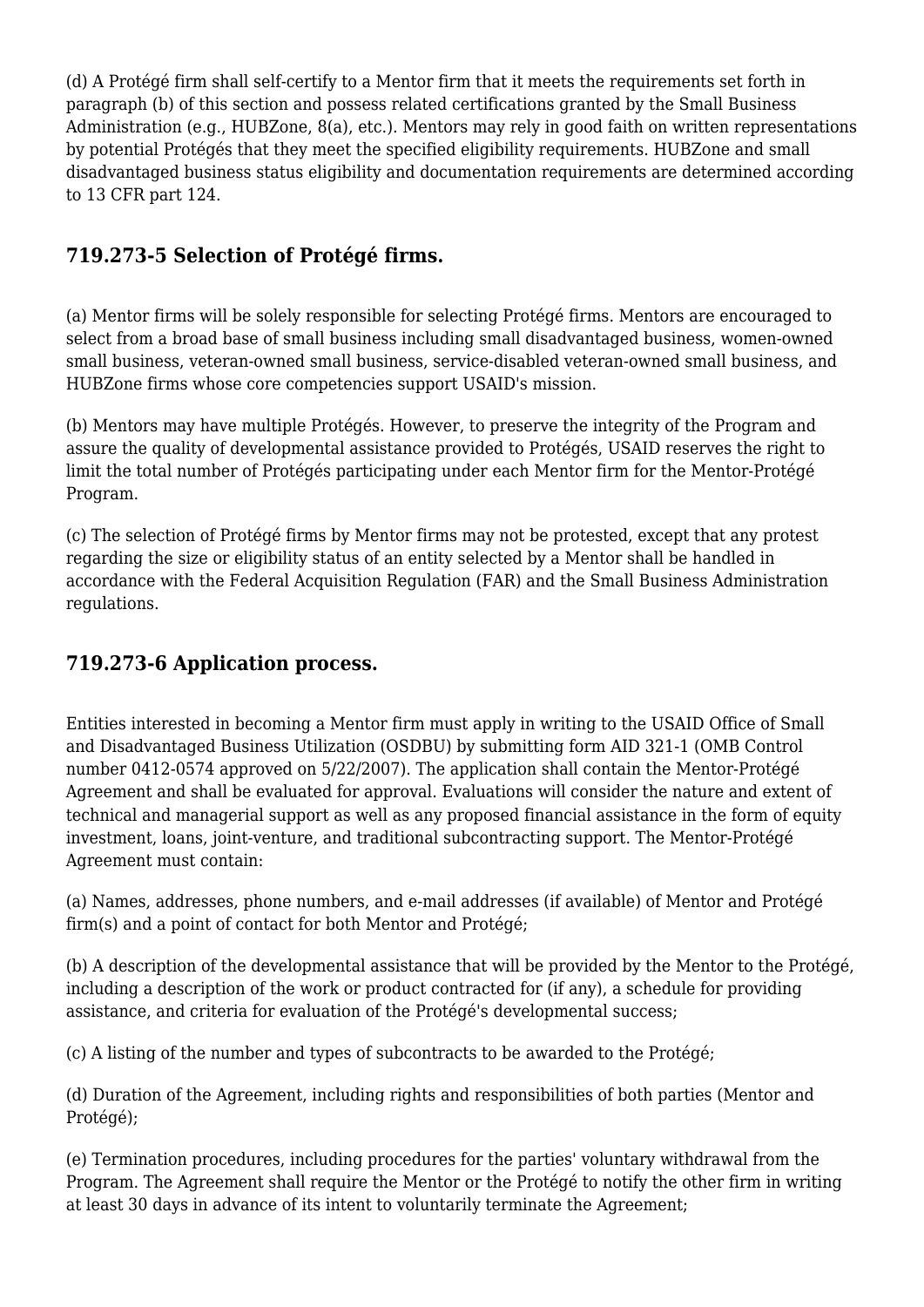(f) Procedures requiring the parties to notify OSDBU immediately upon receipt of termination notice from the other party;

(g) A plan for accomplishing the work or product contracted for should the Agreement be terminated; and

(h) Other terms and conditions, as appropriate.

## **719.273-7 OSDBU review of application.**

(a) OSDBU will review the information to establish the Mentor and Protégé eligibility and to ensure that the information that is in section  $719.273-6$  is included. If the application relates to a specific contract, then OSDBU will consult with the responsible contracting officer on the adequacy of the proposed Agreement, as appropriate. OSDBU will complete its review no later than 30 calendar days after receipt of the application or after consultation with the contracting officer, whichever is later. Application for and enrollment into the Program are free and open to the public.

(b) After OSDBU completes its review and provides written approval, the Mentor may execute the Agreement and implement the developmental assistance as provided under the Agreement. OSDBU will provide a copy of the Mentor-Protégé Agreement to the USAID contracting officer for any USAID contracts affected by the Agreement.

(c) The Agreement defines the relationship between the Mentor and Protégé firms only. The Agreement itself does not create any privity of contract or contractual relationship between the Mentor and USAID nor the Protégé and USAID.

(d) If the application is disapproved, the Mentor may provide additional information for reconsideration. OSDBU will complete review of any supplemental material no later than 30 days after its receipt. Upon finding deficiencies that USAID considers correctable, OSDBU will notify the Mentor and Protégé and request correction of deficiencies to be provided within 15 days.

## **719.273-8 Developmental assistance.**

The forms of developmental assistance a Mentor can provide to a Protégé include and are not limited to the following:

- (a) Guidance relating to -
- (1) Financial management;
- (2) Organizational management;
- (3) Overall business management/planning;
- (4) Business development; and
- (5) Technical assistance.
- (b) Loans;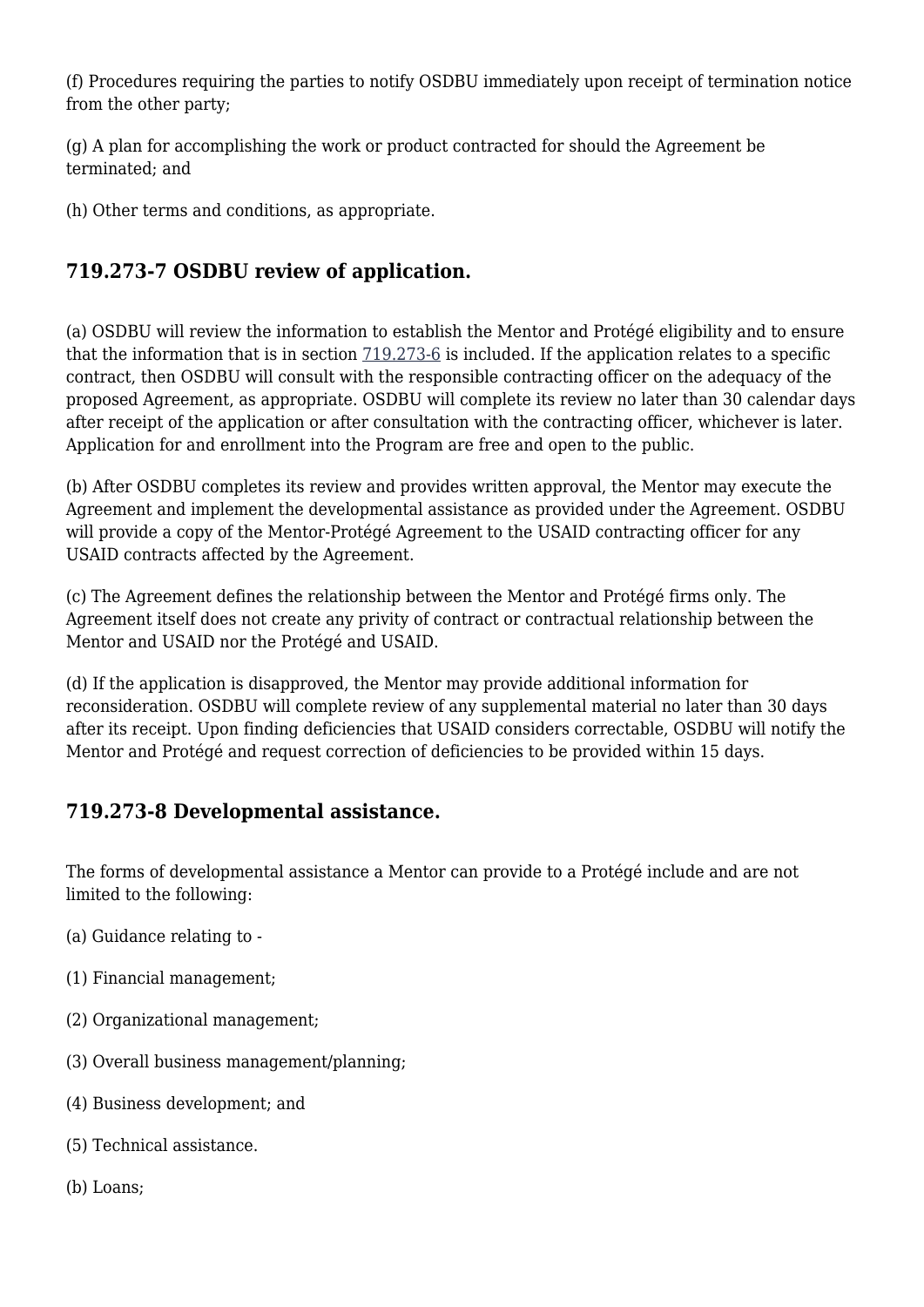(c) Rent-free use of facilities and/or equipment;

(d) Property;

(e) Temporary assignment of personnel to a Protégé for training; and

(f) Any other types of permissible, mutually beneficial assistance.

## **719.273-9 Obligations under the Mentor-Protégé Program.**

(a) A Mentor or Protégé may voluntarily withdraw from the Program. However, in no event shall such withdrawal impact the contractual requirements under any prime contract.

(b) Mentor and Protégé entities shall submit to the USAID Office of Small and Disadvantaged Business Utilization (OSDBU) annual reports on progress under the Mentor-Protégé Agreement. USAID will evaluate annual reports by considering the following:

(1) Specific actions taken by the Mentor during the evaluation period to increase the participation of their Protégé(s) as suppliers to the Federal Government and to commercial entities;

(2) Specific actions taken by the Mentor during the evaluation period to develop technical and administrative expertise of a Protégé as defined in the Agreement;

(3) The extent to which the Protégé has met the developmental objectives in the Agreement;

(4) The extent to which the Mentor's participation in the Mentor-Protégé Program impacted the Protégé'(s) ability to receive contract(s) and subcontract(s) from private firms and Federal agencies other than USAID; and, if deemed necessary;

(5) Input from the Protégé on the nature of the developmental assistance provided by the Mentor.

(c) OSDBU will submit annual reports to the relevant contracting officer regarding participating prime contractor(s)' performance in the Program.

(d) Mentor and Protégé firms shall submit an evaluation to OSDBU at the conclusion of the mutually agreed upon Program period, the conclusion of the contract, or the voluntary withdrawal by either party from the Program, whichever comes first.

## **719.273-10 Internal controls.**

(a) OSDBU will oversee the Program and will work in concert with the Mentor-Protégé Program Manager and relevant contracting officers to achieve Program objectives. OSDBU will establish internal controls as checks and balances applicable to the Program. These controls will include:

(1) Reviewing and evaluating Mentor applications for validity of the provided information;

(2) Reviewing annual progress reports submitted by Mentors and Protégés on Protégé development to measure Protégé progress against the plan submitted in the approved Agreement;

(3) Reviewing and evaluating financial reports and invoices submitted by the Mentor to verify that